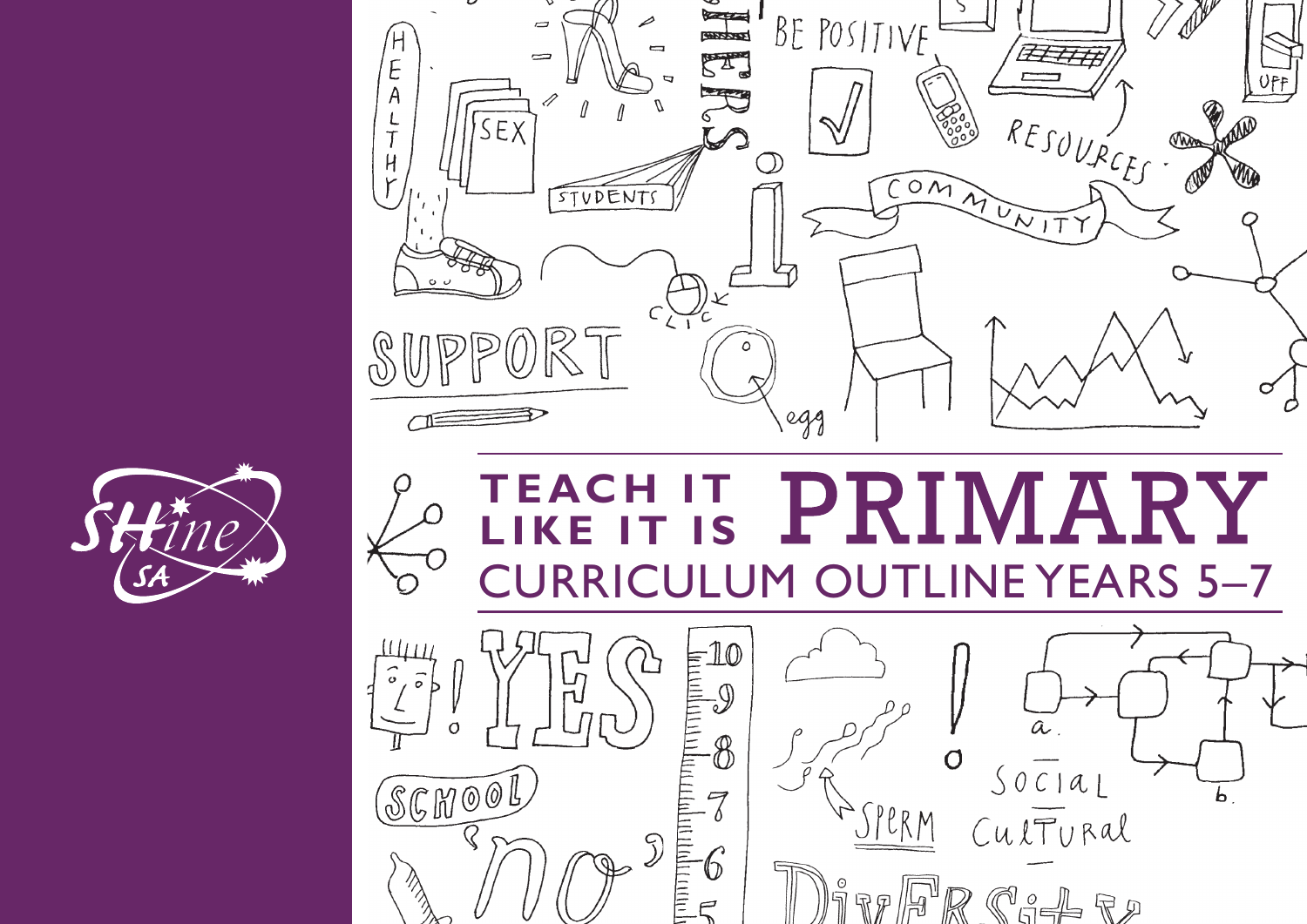| SHINE SA RELATIONSHIPS AND SEXUAL HEALTH CURRICULUM YEAR 5 |                                                                                                                                                                                                                                     |                                                                                                                                                                                                           |                                                         |                                                                                                         |  |
|------------------------------------------------------------|-------------------------------------------------------------------------------------------------------------------------------------------------------------------------------------------------------------------------------------|-----------------------------------------------------------------------------------------------------------------------------------------------------------------------------------------------------------|---------------------------------------------------------|---------------------------------------------------------------------------------------------------------|--|
| Year 5 lessons                                             | <b>Key concepts</b>                                                                                                                                                                                                                 | <b>Content</b>                                                                                                                                                                                            | <b>Activity</b>                                         | <b>Required resources</b>                                                                               |  |
|                                                            | Group norms<br>What are we doing and why?<br>What do you know? What do you want to know<br>about?                                                                                                                                   | • recognise that a safe and supportive environment has been<br>established<br>• contribute to the development of the program<br>• appreciate the need for learning in this area                           | Group norms,<br>Energiser, General<br>discussion<br>p31 | TI2                                                                                                     |  |
|                                                            | Communication skills<br>. What is effective communication?<br>• Listening<br>• Speaking clearly<br>• Confidence<br>• Expressing emotions, ideas                                                                                     | • describe the importance of good communication<br>• apply skills to communicate effectively                                                                                                              | Talking to each other<br>p32                            | TI2                                                                                                     |  |
|                                                            | Feelings<br>Look at a range of feelings, what may cause them<br>and how we may recognise feelings that others are<br>experiencing                                                                                                   | • understand a range of feelings we experience<br>• explore the cause of feelings<br>• realise we may show our feelings through our body language                                                         | Feelings<br>p34                                         | Set of Feelings photos                                                                                  |  |
|                                                            | Relationships<br>• What is a relationship?<br>· Qualities within relationships<br>. Why do we need them?<br>. What sorts of things do people do with others in<br>a relationship?<br>• Rights and responsibilities in relationships | • understand importance of relationships<br>• describe qualities of healthy relationships<br>• recognise different types of relationships<br>• explain feelings associated with spending time with others | Relationships tree<br>p37                               |                                                                                                         |  |
|                                                            | Learning the correct language for the sexual parts<br>of the body                                                                                                                                                                   | • identify appropriate and inappropriate names for parts of the<br>body                                                                                                                                   | Every part deserves a<br>name<br>p41                    | TI2<br><b>Body Talk Charts</b>                                                                          |  |
|                                                            | Pubertal changes and reproductive system of males<br>and females<br>Impact of pubertal changes for an adolescent on<br>body image<br>Health, hygiene                                                                                | • identify pubertal changes<br>• explore impact on body image<br>• identify health implications for self                                                                                                  | Puberty and health<br>changes<br>p43                    | TI2<br>Book: Hair in Funny Places<br>DVD: Scope: Puberty                                                |  |
|                                                            | Conception, pregnancy, foetal development and<br>birth                                                                                                                                                                              | • develop an understanding of how babies are made and birth<br>• dispel myths around pregnancy and where babies come from                                                                                 | From little things big<br>things grow<br>p44            | Books:<br>500+ questions kids have<br>about sex<br>Mummy Laid an Egg!<br>So That's Where I Came<br>From |  |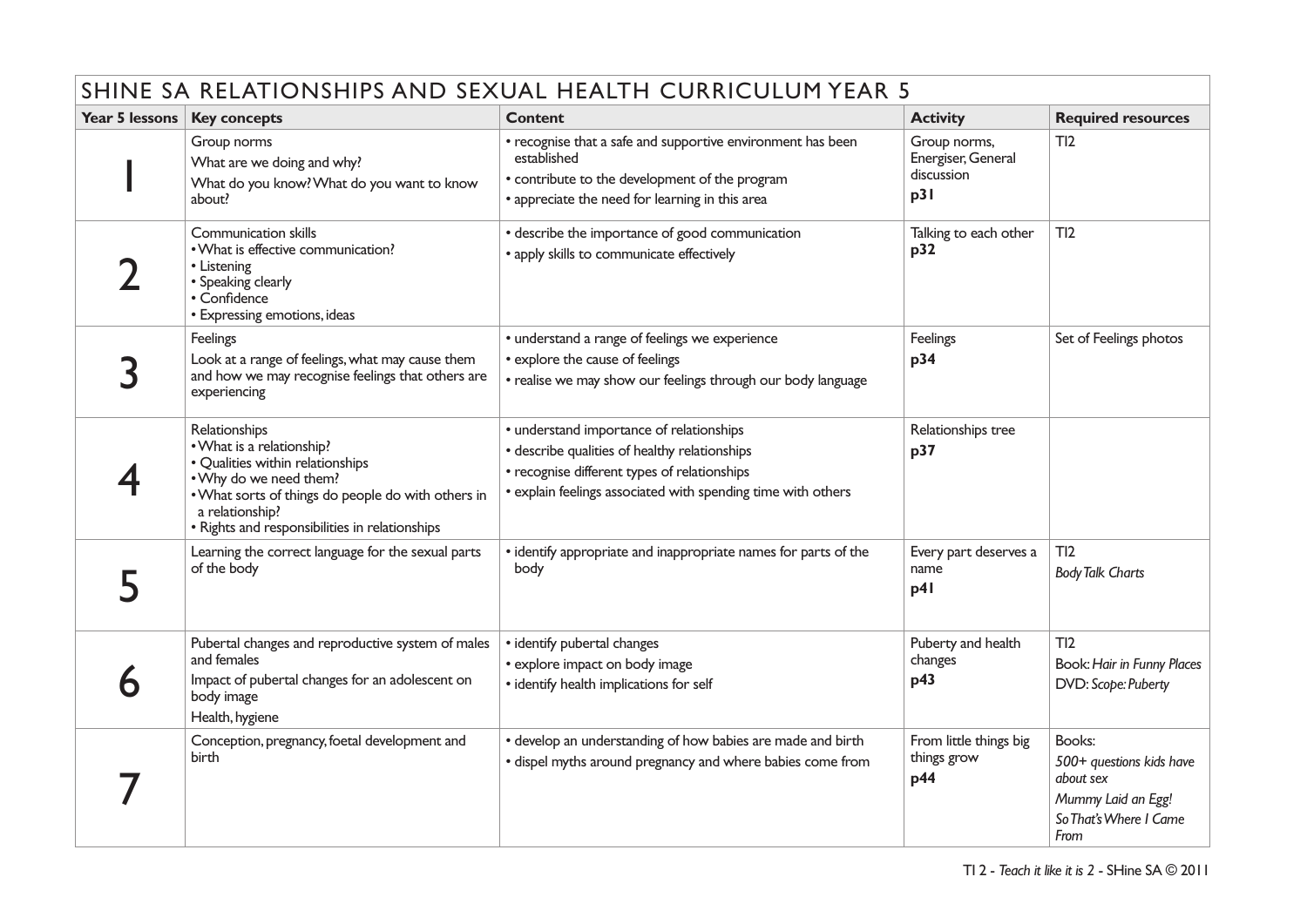| SHINE SA RELATIONSHIPS AND SEXUAL HEALTH CURRICULUM YEAR 5 |                                                                                                      |                                                                                                                                                                                                                                                                         |                                                                 |                           |  |
|------------------------------------------------------------|------------------------------------------------------------------------------------------------------|-------------------------------------------------------------------------------------------------------------------------------------------------------------------------------------------------------------------------------------------------------------------------|-----------------------------------------------------------------|---------------------------|--|
| Year 5 lessons                                             | <b>Key concepts</b>                                                                                  | <b>Content</b>                                                                                                                                                                                                                                                          | <b>Activity</b>                                                 | <b>Required resources</b> |  |
| 8                                                          | The meaning of the word love<br>Difference between loving something or someone<br>and being in love  | • explore the concept of love<br>· discuss what people may do in intimate relationships<br>· dispel some stereotypes regarding behaviour in intimate<br>relationships                                                                                                   | What is love?<br>p46                                            | TI2                       |  |
| 9                                                          | Where do we learn about how to behave for<br>respectful relationships                                | • explore what is OK and not OK in relationships<br>• understand that there are no rules<br>• respect is vital                                                                                                                                                          | Is it OK?<br>p47                                                | DVD: Being Me             |  |
| $\Omega$                                                   | Gender stereotypes                                                                                   | • discuss meaning of stereotypes<br>• explore societal shaping of what we learn about being masculine<br>and feminine<br>• consider possible benefits and harms of stereotypes                                                                                          | Gender stereotypes<br>p54                                       |                           |  |
|                                                            | Seeking reliable information                                                                         | • understand that talking about sexual health may be embarrassing<br>• acknowledge that it is important that we know where to go for<br>reliable information                                                                                                            | Reliable information<br>about girls' and boys'<br>bodies<br>p59 |                           |  |
| $\mathbf{2}$                                               | Concepts of public and private                                                                       | • explore what we consider is public and what is private<br>• describe why understanding these concepts is important to our<br>safety<br>· discuss differences in what we consider public and private<br>• consider how to deal with someone not respecting our privacy | Public - private<br>p62                                         |                           |  |
| 3                                                          | Hygiene<br>· pubertal changes require greater attention to<br>personal hygiene<br>• hygiene products | • describe how puberty may impact on health and hygiene<br>• report strategies to remain clean and healthy<br>· consider commonly available hygiene products                                                                                                            | Hygiene products<br>p65                                         |                           |  |
| $\overline{\bf 4}$                                         | <b>Building self-esteem</b>                                                                          | • describe how we are all unique yet we are all very much the<br>same<br>• explore the impact of unreal images in the media on how we feel<br>about ourselves                                                                                                           | What makes a<br>person?<br>p66                                  | TI2                       |  |
| 5                                                          | Using a decision-making model                                                                        | · practise using a decision-making model<br>• clarify a problem<br>· determine realistic options<br>• consider the outcomes for each option including how it impacts<br>on feelings<br>• choose an option that seems the best                                           | <b>POOCH</b><br>p66                                             | TI2                       |  |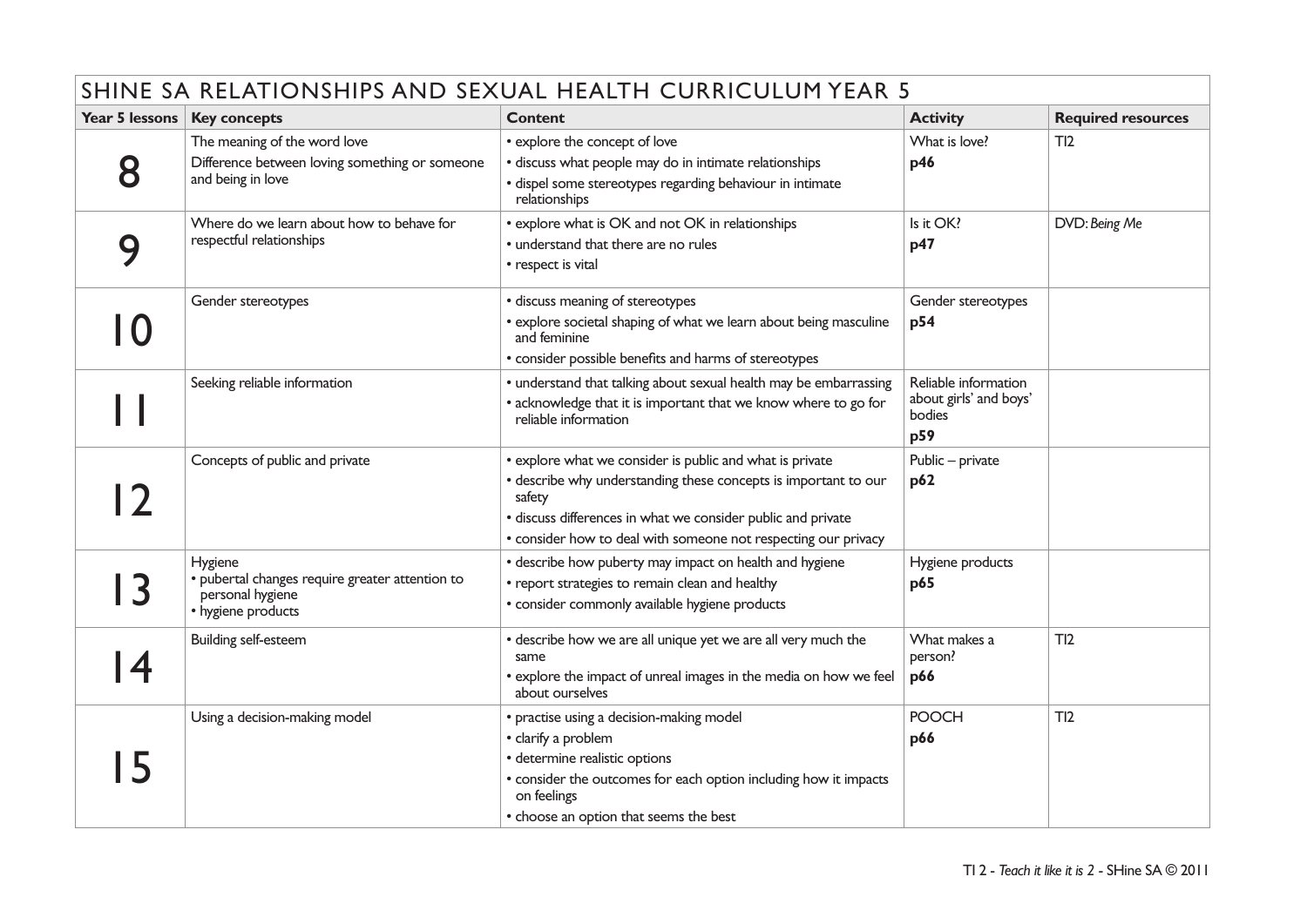| SHINE SA RELATIONSHIPS AND SEXUAL HEALTH CURRICULUM YEAR 6 |                                     |                                                                                                                                                                                                                                                                   |                                                                        |                                            |
|------------------------------------------------------------|-------------------------------------|-------------------------------------------------------------------------------------------------------------------------------------------------------------------------------------------------------------------------------------------------------------------|------------------------------------------------------------------------|--------------------------------------------|
| Year 6 lessons                                             | <b>Key concepts</b>                 | <b>Content</b>                                                                                                                                                                                                                                                    | <b>Activity</b>                                                        | <b>Required resources</b>                  |
|                                                            | Getting started                     | • recognise that a safe and supportive environment has been<br>established<br>• contribute to the development of the program<br>• appreciate the need for learning in this area                                                                                   | Group norms,<br>Energiser, Student<br>survey<br>p70                    | TI2                                        |
|                                                            | Going through puberty               | • explore the good and less good things about growing up<br>• consider strategies to manage the less good things<br>• identify people and places to go for support                                                                                                | The ups and downs of<br>growing up<br>p71                              |                                            |
|                                                            | Impact of feelings on our behaviour | • identify what triggers our feelings<br>• consider how we reflect how we are feeling by our body<br>language<br>• explore how our feelings can impact on others<br>• develop strategies to deal with feelings in ways that do not<br>negatively impact on others | Dealing with my<br>feelings<br>p72                                     | Set of Feelings photos                     |
|                                                            | Relationships                       | • develop an understanding of relationships, the types of<br>relationships, why relationships are important and how they<br>change<br>• explore different sorts of relationships<br>• understand diversity within families                                        | Relationships<br>p76                                                   |                                            |
|                                                            | Qualities within relationships      | • explore the qualities that make a strong relationship<br>• consider what the qualities within relationships look like on a<br>day-to-day basis<br>• consider the impact on a relationship if negative qualities exist                                           | Friendship wall<br>p81                                                 |                                            |
|                                                            | Appropriate and correct language    | • Identify appropriate and inappropriate language of sexual health                                                                                                                                                                                                | There's another name<br>for it<br>p83                                  | TI2                                        |
|                                                            | Talking about going through puberty | • developing confidence that it is OK to talk about the changes<br>that I am going through<br>• understanding that others are going through similar experiences                                                                                                   | Am I normal?<br>Exploring personal<br>concerns about<br>puberty<br>p84 | Book: 100+ answers<br>about puberty<br>TI2 |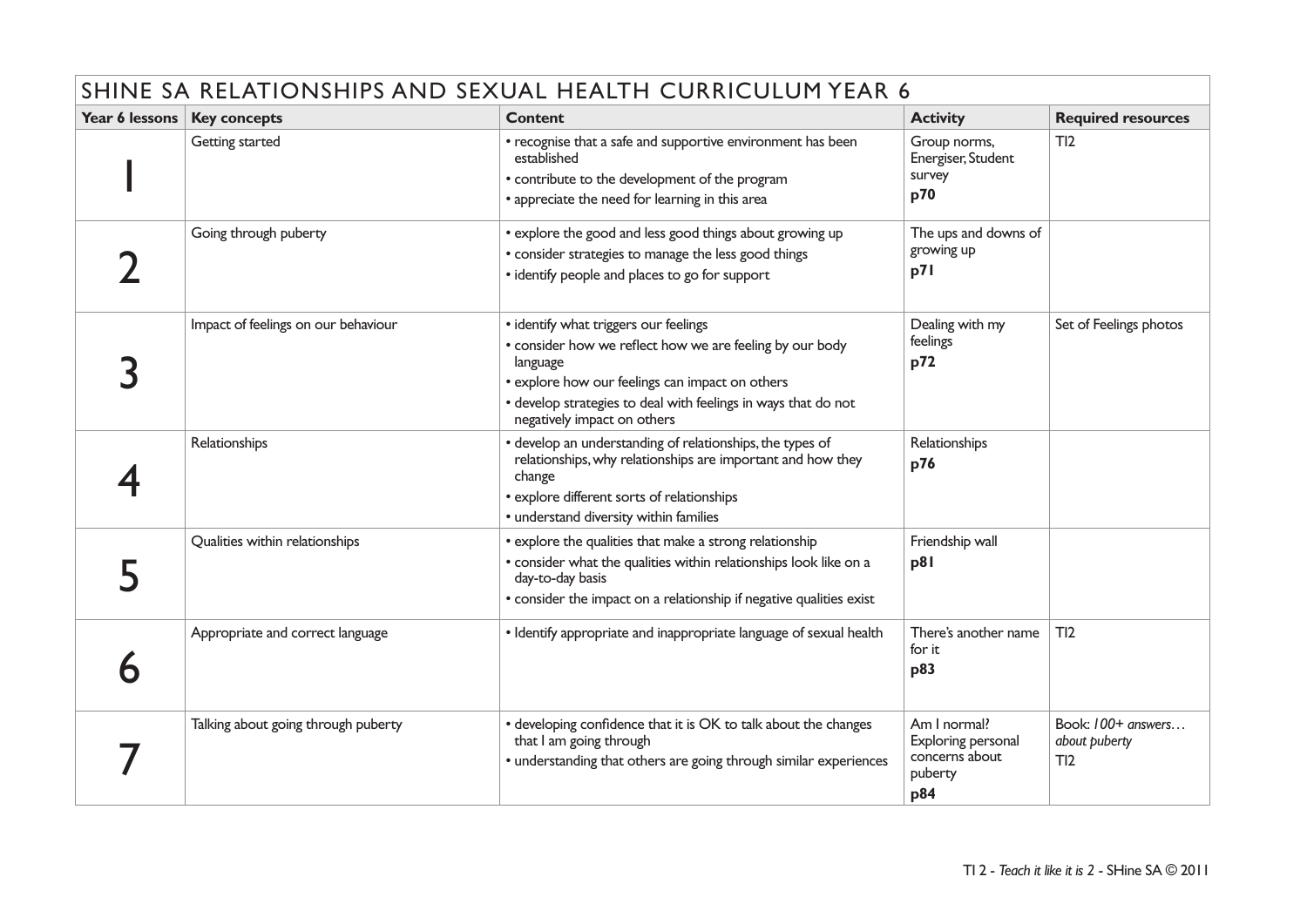| SHINE SA RELATIONSHIPS AND SEXUAL HEALTH CURRICULUM YEAR 6 |                                                                                 |                                                                                                                                                                                                                                                                        |                                                |                                                 |  |
|------------------------------------------------------------|---------------------------------------------------------------------------------|------------------------------------------------------------------------------------------------------------------------------------------------------------------------------------------------------------------------------------------------------------------------|------------------------------------------------|-------------------------------------------------|--|
| Year 6 lessons                                             | <b>Key concepts</b>                                                             | <b>Content</b>                                                                                                                                                                                                                                                         | <b>Activity</b>                                | <b>Required resources</b>                       |  |
| 8                                                          | Reproductive system                                                             | • learning the names and function of the parts of the reproductive<br>system                                                                                                                                                                                           | Reproductive system<br>p88                     | TI2<br><b>Body Talk Charts</b>                  |  |
| q                                                          | Dealing with homophobia and understanding the<br>diversity of sexual attraction | • learning what homophobia is<br>• understanding the impact of homophobic harassment/bullying<br>• developing strategies for other things to say instead of 'That's so<br>gay'                                                                                         | Say what you mean<br>p92                       | DVD: That's So Gay from<br>What's Your Story?   |  |
|                                                            | Gender stereotypes                                                              | • consider what it would be like to live as someone of the opposite<br>gender<br>• identify assumptions people may make that can limit both boys<br>and girls<br>• build confidence to challenge stereotypes that can be hurtful                                       | Just suppose<br>Gender visualisation<br>p95    |                                                 |  |
|                                                            | What is power?                                                                  | • explore the meaning of power<br>• consider how power in used positively and negatively in<br>relationships<br>• develop strategies to deal with relationships where negative<br>power is being used                                                                  | Understanding power<br>in relationships<br>p98 | TI2                                             |  |
| $\overline{\mathbf{2}}$                                    | Dealing with harassment                                                         | • develop skills and confidence to respond to harassment<br>• appreciate the importance of bystanders having power to name<br>and stop harassment                                                                                                                      | Harassment strategies<br>p102                  | TI2                                             |  |
| $\overline{\mathbf{3}}$                                    | Reducing the risk of getting an infection                                       | · explore how infections exit the body, how they are transmitted<br>and how they enter the body<br>• identify ways to reduce the risk of infection                                                                                                                     | Safe and unsafe<br>practices<br>p102           | TI2                                             |  |
| $\overline{\bf 4}$                                         | Exploring appropriate touch in relationships                                    | • consider how we interact differently in different relationships<br>• consider the different sorts of touch in different relationships<br>• explore what influences what touch we feel comfortable with in<br>our relationships                                       | Relationships and<br>touch<br>p103             |                                                 |  |
| 5                                                          | Safety, touch and relationships                                                 | • learning that our body is our own<br>• no-one has the right to touch our body without our consent<br>• recognising early warning signs of feeling unsafe<br>• clarifying the meaning of consent and the law<br>• learning to recognise inappropriate touch and abuse | Rules about touch<br>p107                      | Book: Everyone has a<br>bottom<br>CD: Feel Safe |  |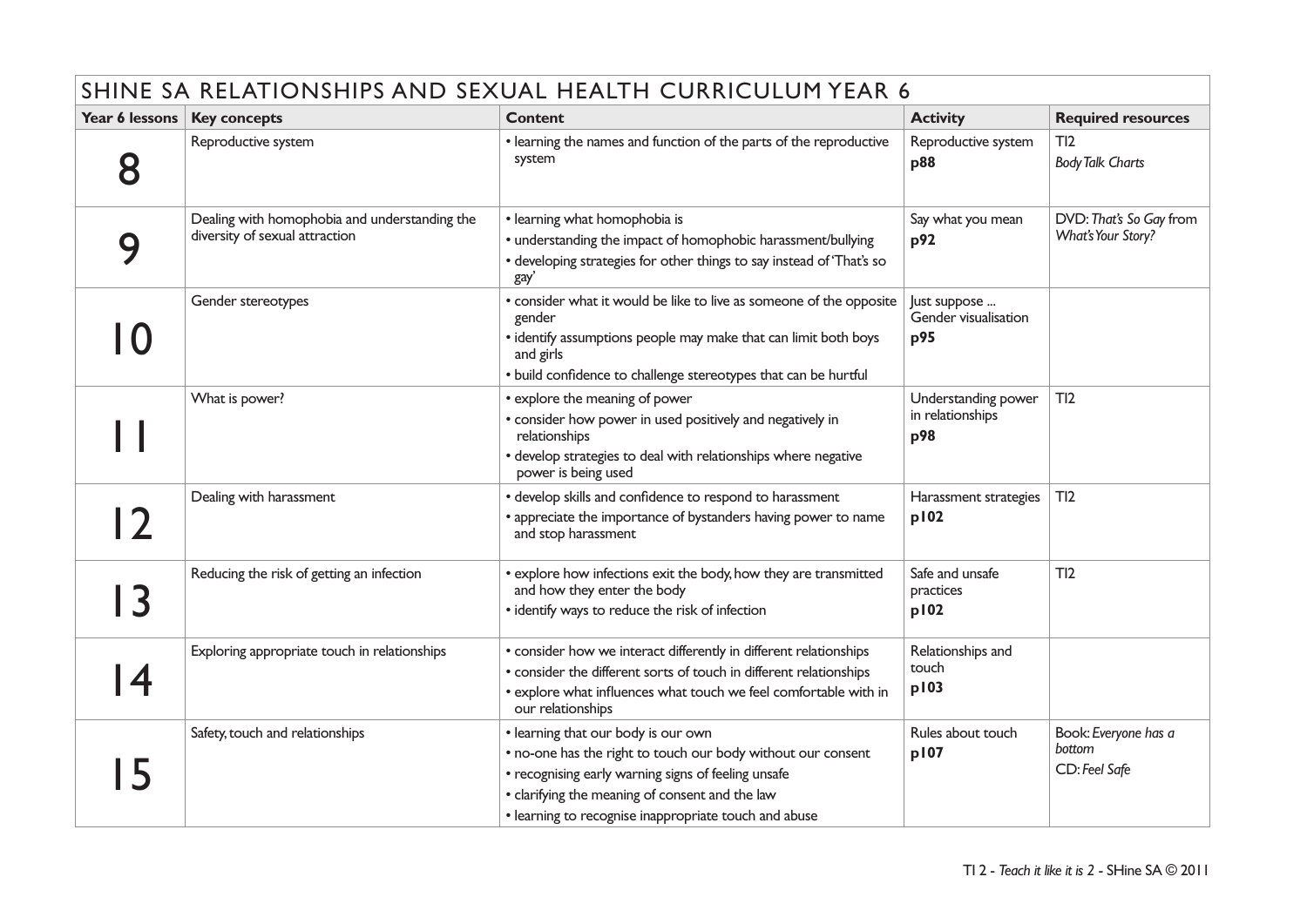| SHINE SA RELATIONSHIPS AND SEXUAL HEALTH CURRICULUM YEAR 7 |                                                                                                              |                                                                                                                                                                                                                                                                                                       |                                                           |                                                                                       |  |
|------------------------------------------------------------|--------------------------------------------------------------------------------------------------------------|-------------------------------------------------------------------------------------------------------------------------------------------------------------------------------------------------------------------------------------------------------------------------------------------------------|-----------------------------------------------------------|---------------------------------------------------------------------------------------|--|
| Year 7 lessons                                             | <b>Key concepts</b>                                                                                          | <b>Content</b>                                                                                                                                                                                                                                                                                        | <b>Activity</b>                                           | <b>Required resources</b>                                                             |  |
|                                                            | Getting started                                                                                              | • recognise that a safe and supportive environment has been<br>established<br>• contribute to the development of the program<br>• appreciate the need for learning in this area                                                                                                                       | Group norms,<br>Energiser, Question<br><b>Box</b><br>p112 | TI2                                                                                   |  |
|                                                            | Learning about sexual health                                                                                 | • gain an understanding of the range of topics to be covered in the<br>relationships and sexual health program<br>• opportunity to ask questions<br>• build confidence to talk to parents and other trusted adults<br>about this topic                                                                | What is sexual health?<br>p113                            |                                                                                       |  |
|                                                            | What is a respectful relationship?<br>Feelings associated with respectful and disrespectful<br>relationships | • explore what respectful and disrespectful relationships look and<br>feel like<br>• identify behaviours that can be an indication of disrespectful<br>relationships<br>· develop skills to form respectful relationships<br>· develop skills to challenge disrespectful relationships                | Respectful<br>relationships<br>continuum<br>p115          | TI2                                                                                   |  |
|                                                            | Knowing the correct names for body parts and<br>body functions                                               | • realise that there are many words that mean the same thing<br>• identify the correct names of body parts and body functions                                                                                                                                                                         | So many words<br>p119                                     | <b>Body Talk Charts</b>                                                               |  |
|                                                            | Physical, social and emotional changes of puberty                                                            | • develop an understanding of social and emotional changes<br>associated with puberty<br>• develop an understanding of how these changes may impact on<br>self-esteem and body image<br>• explore changing roles and responsibilities at home<br>• explore a range of strategies for managing changes | Let's talk puberty<br>p120                                | DVD: His and Hers:<br>Gender and Sexuality<br>TI2                                     |  |
|                                                            | Male, female reproductive system                                                                             | • describe where the sperm and egg are produced<br>• describe the process of conception                                                                                                                                                                                                               | Conception - it's<br>amazing!<br>p121                     | <b>Body Talk Charts</b><br>TI2                                                        |  |
|                                                            | Contraception                                                                                                | • develop an understanding of the basic concept of contraception<br>• identify the common forms of contraception that young people<br>would use<br>• explain how these methods work                                                                                                                   | Contraception<br>p128                                     | Contraceptive Kit<br>Class set of Choices in<br>Contraception fold-out<br>card<br>TI2 |  |